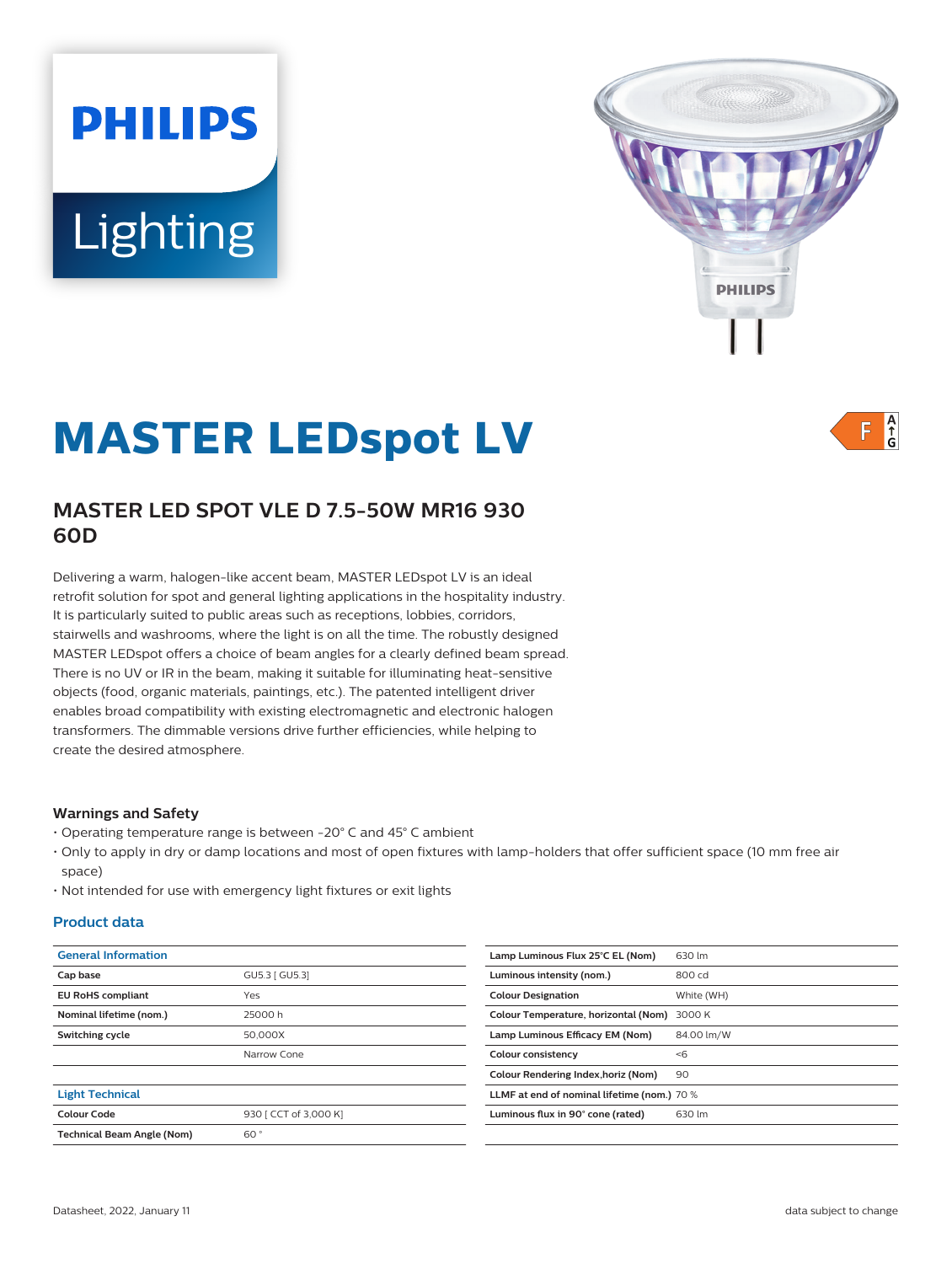# **MASTER LEDspot LV**

#### **Operating and Electrical**

| Input frequency                  | $- H7$             |  |  |  |
|----------------------------------|--------------------|--|--|--|
| Power (Rated) (Nom)              | 7.5 W              |  |  |  |
| Lamp current (nom.)              | 660 mA             |  |  |  |
| Wattage equivalent               | 50 W               |  |  |  |
| Starting time (nom.)             | 0.5s               |  |  |  |
| Warm-up time to 60% light (nom.) | 0.5s               |  |  |  |
| Power factor (nom.)              | 0.7                |  |  |  |
| <b>Voltage (Nom)</b>             | ac electronic 12 V |  |  |  |
|                                  |                    |  |  |  |
| <b>Temperature</b>               |                    |  |  |  |
| T-Case maximum (nom.)            | 95 °C              |  |  |  |
|                                  |                    |  |  |  |
| <b>Controls and Dimming</b>      |                    |  |  |  |

**Dimmable** Only with specific dimmers

| <b>Approval and Application</b>          |                                        |
|------------------------------------------|----------------------------------------|
| <b>Energy Efficiency Class</b>           | F                                      |
| Suitable for accent lighting             | Yes                                    |
| Energy consumption kWh/1,000 hours 8 kWh |                                        |
|                                          | 453184                                 |
|                                          |                                        |
| <b>Product Data</b>                      |                                        |
| Full product code                        | 871951430740700                        |
| Order product name                       | MASTER LED SPOT VLE D 7.5-50W MR16 930 |
|                                          | 60D                                    |
| EAN/UPC - product                        | 8719514307407                          |
| Order code                               | 929002493602                           |
| SAP numerator - quantity per pack        | 1                                      |
| Numerator - packs per outer box          | 10                                     |
| <b>SAP material</b>                      | 929002493602                           |
| SAP net weight (piece)                   | $0.045$ kg                             |

## **Mechanical and Housing**

**Bulb shape** MR16 [ 2inch/50mm]

#### **Dimensional drawing**



**MASTER LED SPOT VLE D 7.5-50W MR16 930 60D**

#### **Photometric data**



| Product                                    |                           |  |
|--------------------------------------------|---------------------------|--|
| MASTER LED SPOT VLE D 7.5-50W MR16 930 60D | $50.5 \text{ mm}$ 45.5 mm |  |
|                                            |                           |  |



**LEDspots MAS 7,5W MR16 GU5,3 930 60D LEDspots MAS 7,5W MR16 GU5,3 930 60D**